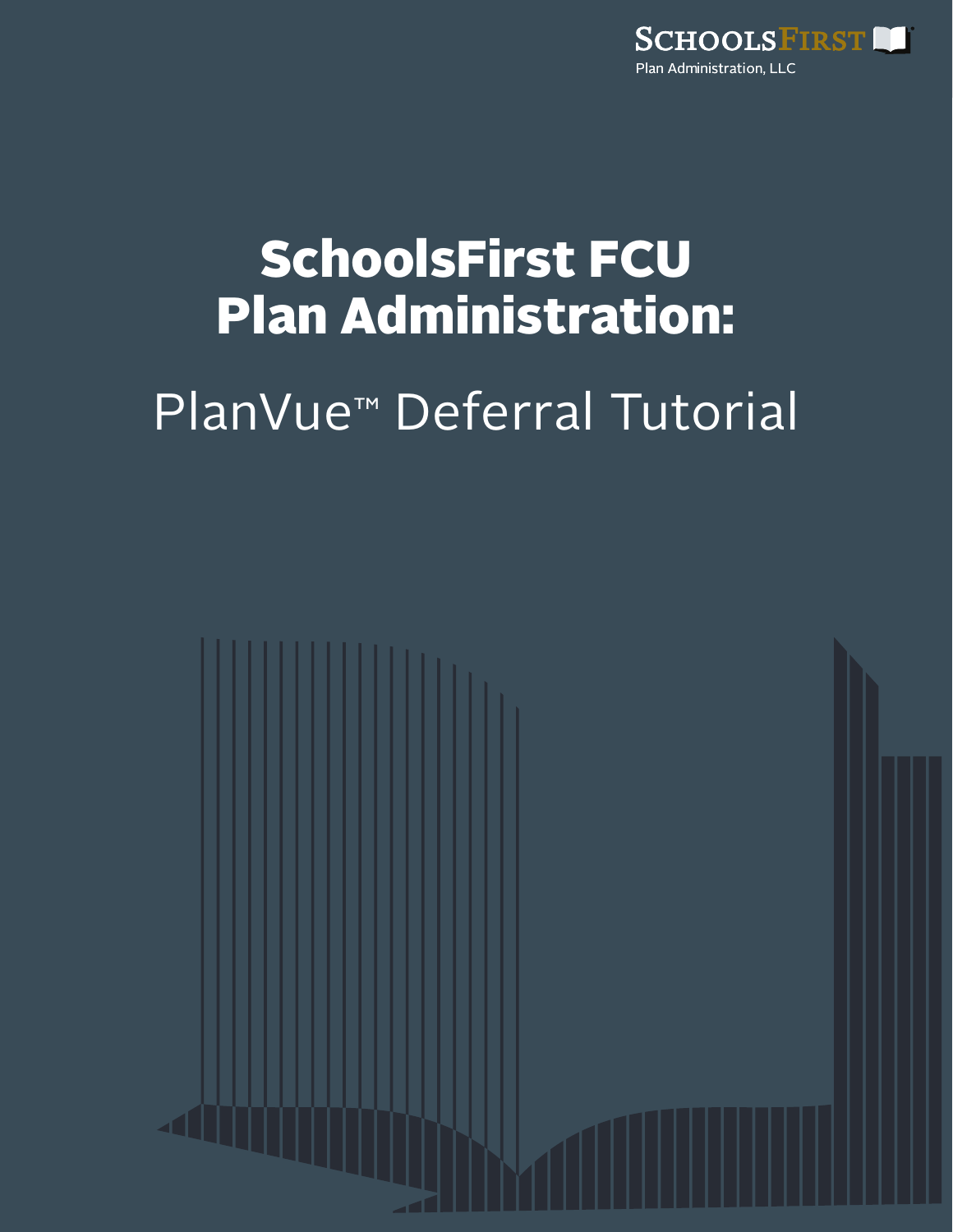## Making Changes to your Retirement Plan Deferral Online

**You can submit and adjust your 403(b), Roth 403(b) or 457(b) deferral by accessing your retirement plan online. By accessing your plan online, you get the following:**

- $\cdot$  24/7 access
- The ability to adjust your deferral amounts
- Access to view your year-to-date deferral summary
- Access to view  $403(b)$ , Roth  $403(b)$  and  $457(b)$  plan limits

#### First time logging into the SchoolsFirst Plan Administration PlanVue™ website?

- o Go to pa.schoolsfirstfcu.org
- o Enter your Social Security Number (no dashes) as your User ID
- o Enter the last 4-digits of your Social Security Number as your Password
- o Select Employee Role
- o Answer the Alternate Verification Question
- o Select a new User ID and Password, then confirm
- o Update your email and phone number under the **Personal Profile** tab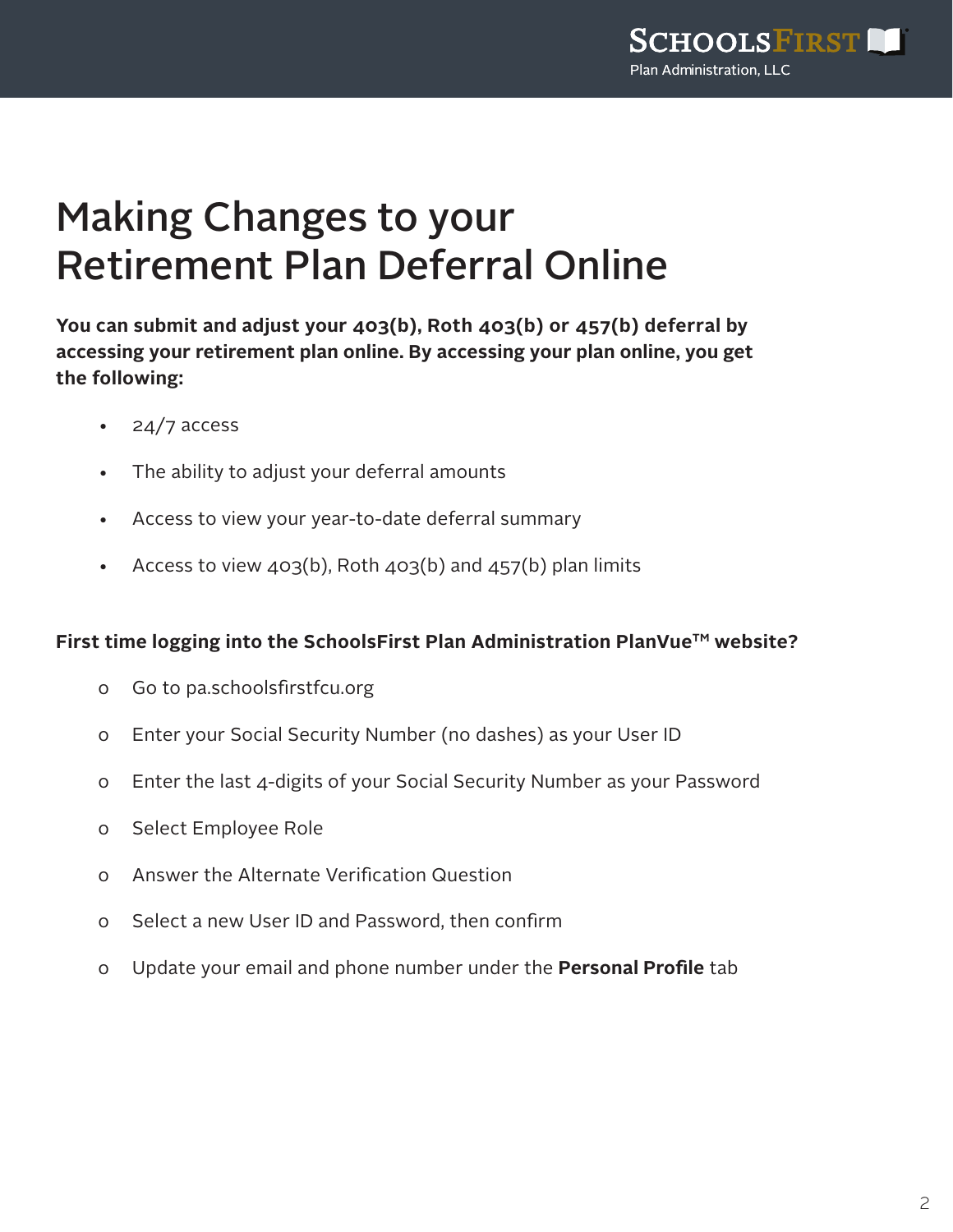

### Accessing Plan Vue

**Follow these step-by-step instructions to make changes to your retirement contribution:**

1. Click the **Salary Reduction Change** tab located at the top of the page. You can start deferrals, change your deferral amount/vendor, or terminate future deferrals. Once you click the tab, you will see the screen below:



2. Click on Change Elections

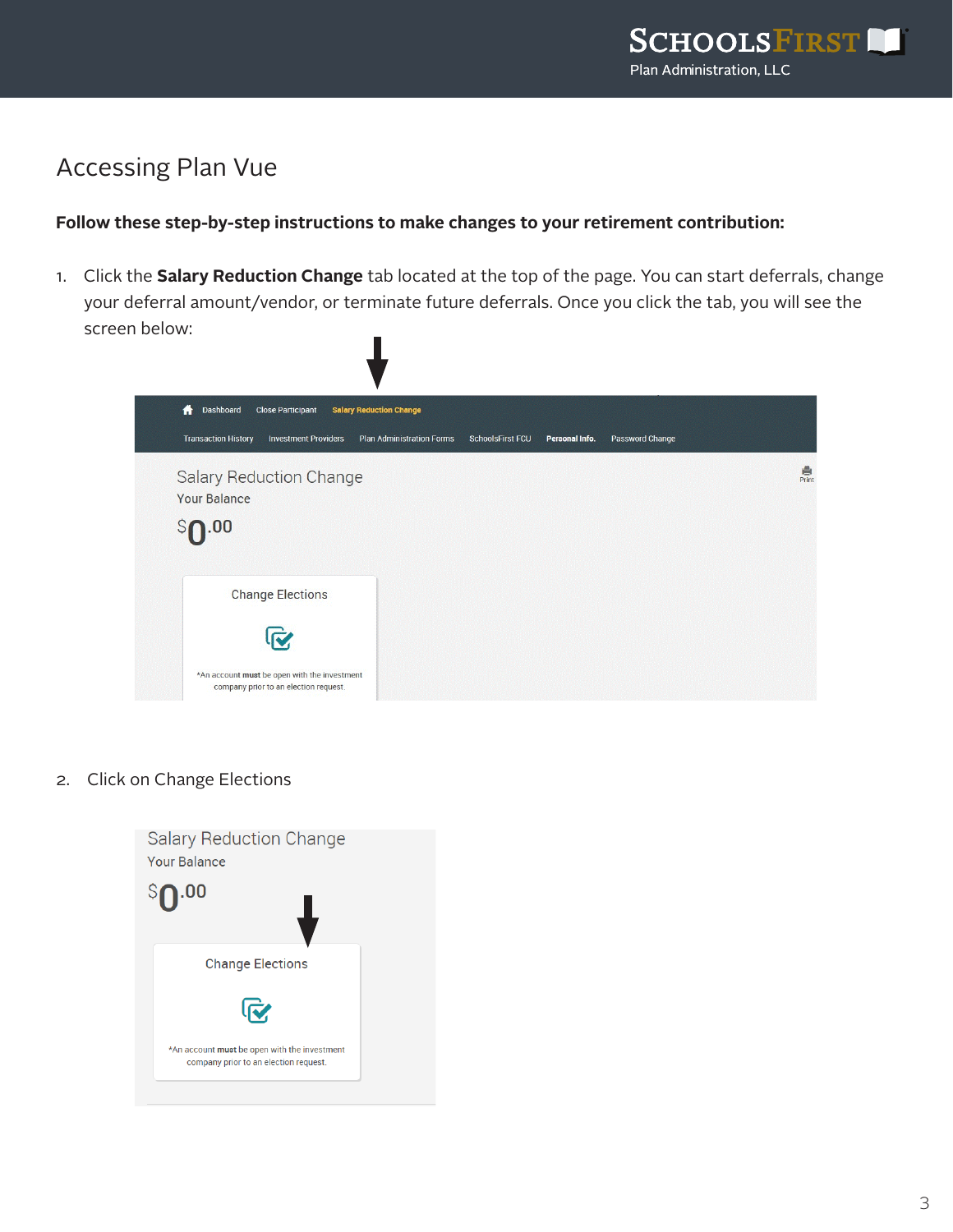- 3. The next screen states **Salary Deferral Change Request** (shown below):
	- Click on the arrow to the left of the deferral type you would like to adjust. This will expand the list of eligible investment providers available through your district's plan.
	- Click on the "Include" box to the right to submit your change to the deferral type you selected.
- 4. Changes for more than one deferral type may be submitted at the same time, but the "Include" box must be checked or they will be skipped.

| Ge Salary Deferral Change Request:                                                                                                                                                                                                                                                                                                                                                                                                                                                                                                                                                                                                                                                                                                                                                                                                                                                                                                                                      | Print            |
|-------------------------------------------------------------------------------------------------------------------------------------------------------------------------------------------------------------------------------------------------------------------------------------------------------------------------------------------------------------------------------------------------------------------------------------------------------------------------------------------------------------------------------------------------------------------------------------------------------------------------------------------------------------------------------------------------------------------------------------------------------------------------------------------------------------------------------------------------------------------------------------------------------------------------------------------------------------------------|------------------|
| 2016 IRS Contribution limit is \$ 18,000.00.                                                                                                                                                                                                                                                                                                                                                                                                                                                                                                                                                                                                                                                                                                                                                                                                                                                                                                                            |                  |
| If you are over 50 or will be the age of 50 by December 31st of<br>this year you can contribute an additional \$6,000.00 for a total<br>of \$24,000.00 dollars. If you have any questions about the<br>limits, please contact your Financial Advisor or your Plan<br>Administrator, SchoolsFirst FCU, at 800.462.8328 x4727                                                                                                                                                                                                                                                                                                                                                                                                                                                                                                                                                                                                                                             |                  |
|                                                                                                                                                                                                                                                                                                                                                                                                                                                                                                                                                                                                                                                                                                                                                                                                                                                                                                                                                                         |                  |
|                                                                                                                                                                                                                                                                                                                                                                                                                                                                                                                                                                                                                                                                                                                                                                                                                                                                                                                                                                         |                  |
|                                                                                                                                                                                                                                                                                                                                                                                                                                                                                                                                                                                                                                                                                                                                                                                                                                                                                                                                                                         |                  |
|                                                                                                                                                                                                                                                                                                                                                                                                                                                                                                                                                                                                                                                                                                                                                                                                                                                                                                                                                                         |                  |
|                                                                                                                                                                                                                                                                                                                                                                                                                                                                                                                                                                                                                                                                                                                                                                                                                                                                                                                                                                         | <b>C</b> Include |
|                                                                                                                                                                                                                                                                                                                                                                                                                                                                                                                                                                                                                                                                                                                                                                                                                                                                                                                                                                         | Include          |
| Overall Progress: 0% Complete<br>To change your Deferral amount and /or Investment provider, please select the [>] sign below to open the Investment<br>options for the plan type you wish to make changes for. Please make your selection and check the Include box. If you<br>wish to continue deferrals to a specific vendor or plan type, please reenter that amount and check the Include box.<br>Once you have entered an amount and check the Include box for each Investment provider you are deferring to, check<br>the box next to "I authorize this investment election change", then click Next.<br>This Salary Deferral Change request must be submitted 30 days before the effective date for your districts payroll<br>cycle. Please contact your Plan Administrator, SchoolsFirst FCU, at 800.462.8328 x4727 or School District if you have<br>any questions.<br>$\geq$ 403(b) Deferral<br>> 403(b) Employer Contribution<br>$\ge$ Roth 403(b) Deferral | Include          |

- 5. If your district allows you to choose a dollar deferral or a percentage deferral, you will have the option of making the change via the drop down at the top of the list of investment providers.
- 6. Your current deferral amount will show in the **Current Deferral Amount** column. If you do not have an existing deferral, this column will show \$0.00.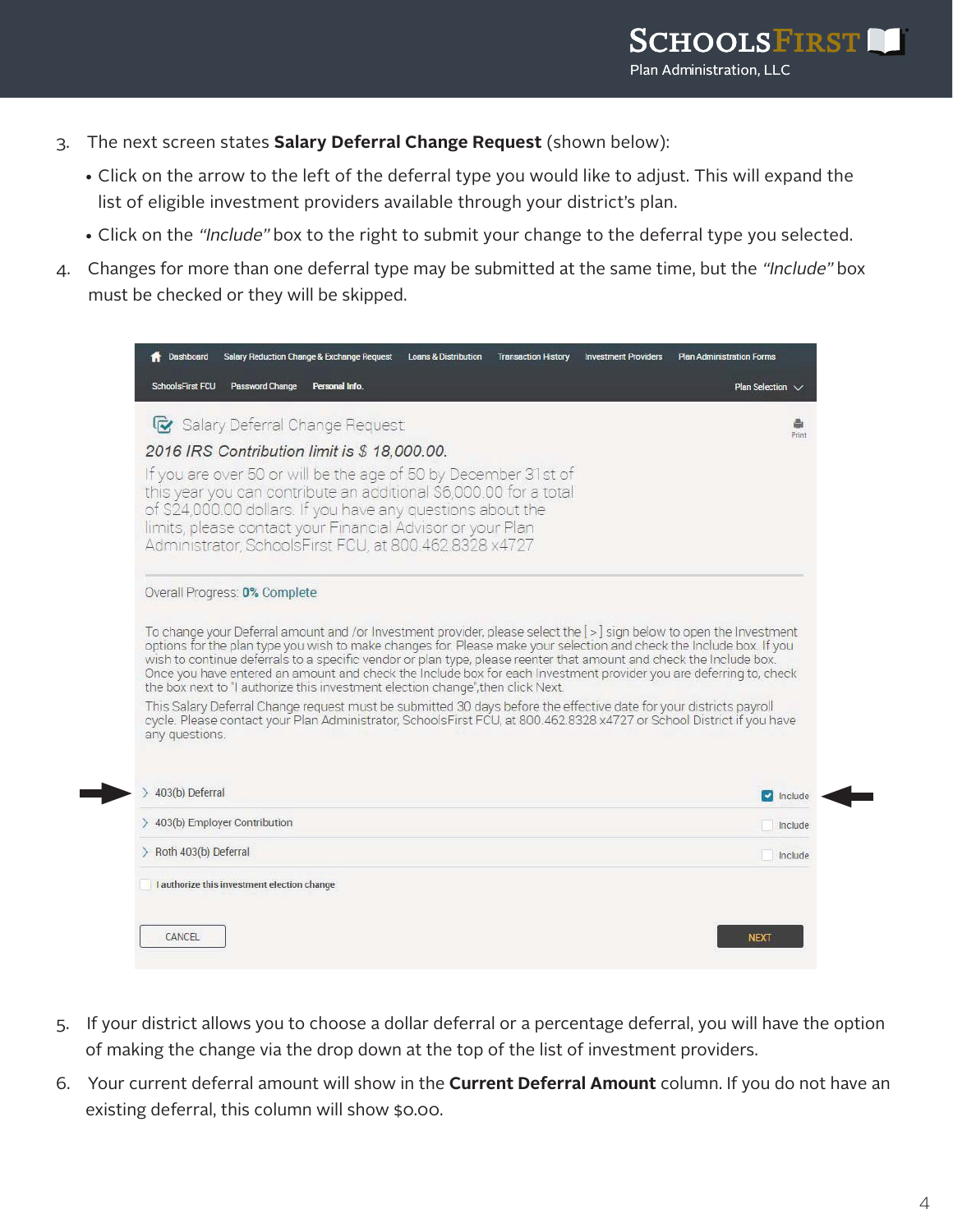- 7. Enter your deferral amount in the **New Deferral Amount** column. Find the box that corresponds with your investment provider and enter the amount there.
	- If you wish to continue an existing deferral to a vendor, and are adding or changing another vendor, you will need to re-enter the amount you are keeping in the box that corresponds with that vendor.
	- If you do not, the deferral to that vendor will be cancelled. (Note: must retain ER & Roth if applicable)

| <b>Contribution method</b>              |                                          |        |                              |
|-----------------------------------------|------------------------------------------|--------|------------------------------|
| 7<br>Dollar                             |                                          |        |                              |
| <b>Investment Provider</b>              | <b>Current</b><br><b>Deferral Amount</b> | New    | <b>Deferral Amount</b>       |
| American Fidelity (1062)                |                                          | \$0.00 | \$<br>$\mathbf{0}$           |
| Americo Financial Life and Annuity      |                                          | \$0.00 | S.<br>$\overline{0}$         |
| Ameriprise Financial Inc(1041)          |                                          | \$0.00 | S<br>$\mathbf{0}$            |
| Ameritas Life Insurance Corp            |                                          | \$0.00 | \$<br>$\mathbf{0}$           |
| Annuity Investors (1096)                |                                          | \$0.00 | \$<br>$\circ$                |
| American United Life                    |                                          | \$0.00 | S.<br>$\mathbf{0}$           |
| Athene                                  |                                          | \$0.00 | S.<br>$\mathbf{0}$           |
| AXA Equitable (1067)                    |                                          | \$0.00 | S.<br>$\mathbf{0}$           |
| CalSTRS                                 |                                          | \$0.00 | Ś.<br>$\mathfrak o$          |
| Commonwealth Annuity and Life Insurance |                                          | \$0.00 | $\mathbb{O}$<br>S            |
| <b>Fidelity Investments</b>             |                                          | \$0.00 | $\overline{0}$<br>Ŝ.         |
| <b>Foresters Financial Services</b>     |                                          | \$0.00 | \$<br>$\mathbb O$            |
| Franklin Templeton (1025)               |                                          | \$0.00 | S.<br>$\theta$               |
| FTJ (1148)                              |                                          | \$0.00 | $\mathsf{S}$<br>$\mathbf{0}$ |
| GALIC (1092)                            |                                          | \$0.00 | $\mathbf 0$<br>S.            |
| Great Southern Life Insurance Company   |                                          | \$0.00 | Ŝ.<br>$\boldsymbol{0}$       |
| GWN (1113)                              |                                          | \$0.00 | \$<br>$\mathbf 0$            |
| Hartford Life Insurance Company         |                                          | \$0.00 | Ŝ.<br>$\mathbf{0}$           |
| Horace Mann (1014)                      |                                          | \$0.00 | S.<br>$\mathbb O$            |
| Industrial-Alliance (1135)              |                                          | \$0.00 | \$<br>$\theta$               |
| Voya (1060)                             |                                          | \$0.00 | Ś.<br>$\overline{0}$         |
| Voya (1059)                             |                                          | \$0.00 | \$<br>$\mathbb O$            |
| Legend Group (1052)                     |                                          | \$0.00 | S.<br>$\mathbf{0}$           |
| Lincoln Investment Planning Inc         |                                          | \$0.00 | \$<br>$\mathbf{0}$           |

- 8. Ensure that your total allocation amount in the **New Deferral Amount** column matches the full amount you are electing to defer inclusive of all investment providers for that plan type.
- 9. Click the 'I authorize this investment election change' box in order to authorize your elections and click next to proceed to the confirmation page.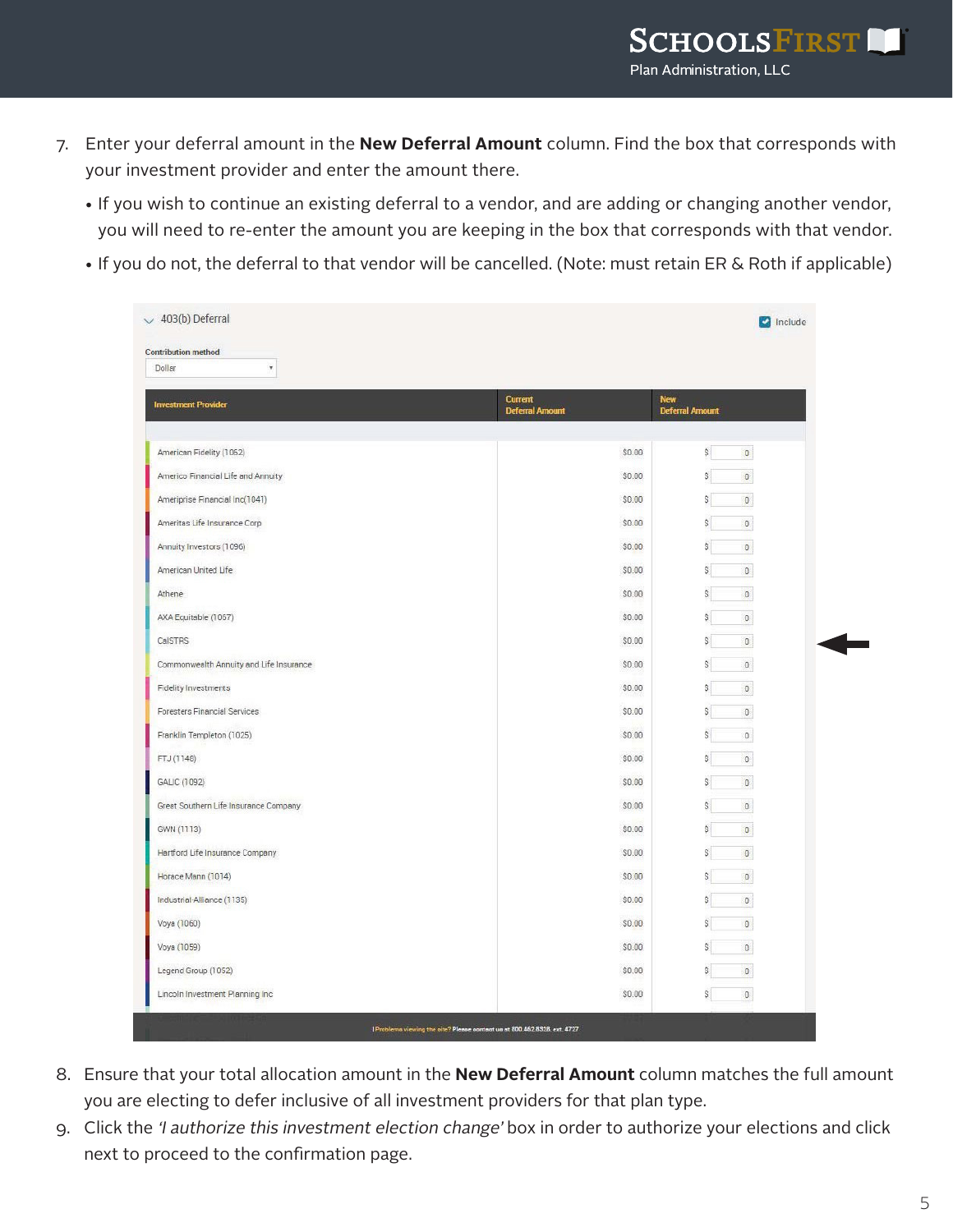10. Review your Current and New Deferral Amount(s) for accuracy. If they are correct, click "Next".

| Waddell and Heed (1042)                     | <b>SU.UU</b> | S.<br>$\vert 0 \vert$                  |
|---------------------------------------------|--------------|----------------------------------------|
| Western National Life Insurance Company     | S0.00        | Ś<br>$\mathbb{O}$                      |
| Allianz                                     | \$0.00       | Ŝ<br>$\theta$                          |
| RSG Securities (1174)                       | \$0.00       | $\mathbb O$<br>S                       |
| AIG Annuity (8939)                          | \$0.00       | Ŝ<br>$\begin{array}{c} 0 \end{array}$  |
| AIG Annuity (8014)                          | \$0.00       | Ś.<br>$\begin{array}{c} 0 \end{array}$ |
| Western National Life (8014)                | \$0.00       | \$<br>$\begin{array}{c} 0 \end{array}$ |
| Veritrust (8012)                            | \$0.00       | s<br>$\begin{array}{c} 0 \end{array}$  |
| Oppenheimer (9TOPPE)                        | \$0.00       | \$<br>$\mathbb O$                      |
| SchoolsFirst RBP (9TNRBP)                   | \$150.00     | S<br>200.00                            |
| TOTAL ALLOCATION                            | \$150.00     | \$250.00                               |
| 403(b) Employer Contribution                |              | Include                                |
| > Roth 403(b) Deferral                      |              | Include                                |
| I authorize this investment election change |              |                                        |
|                                             |              |                                        |
| CANCEL                                      |              | <b>NEXT</b>                            |

- 11. A confirmation number will appear when the system has finalized your request. A copy will be stored for you and can be accessed via the **Plan Summary** page under **Transaction Confirmations**, should you need it in the future.
- 12. Click done to complete the process.

| Salary Deferral Change Request<br>2016 IRS Contribution limit is \$ 18,000.00. | If you are over 50 or will be the age of 50 by December 31st of<br>this year you can contribute an additional \$6,000.00 for a total<br>of \$24,000.00 dollars. If you have any questions about the<br>limits, please contact your Financial Advisor or your Plan<br>Administrator, SchoolsFirst FCU, at 800.462 8328 x4727<br>Thank you for submitting your request. We are working on it now. | <b>00 A</b><br>Print   |
|--------------------------------------------------------------------------------|-------------------------------------------------------------------------------------------------------------------------------------------------------------------------------------------------------------------------------------------------------------------------------------------------------------------------------------------------------------------------------------------------|------------------------|
|                                                                                | <b>Confirmation Number 86308</b>                                                                                                                                                                                                                                                                                                                                                                |                        |
| Elections Confirmation                                                         |                                                                                                                                                                                                                                                                                                                                                                                                 |                        |
| 403(b) Deferral<br><b>Investment Provider</b>                                  | Current<br><b>Deferral Amount</b>                                                                                                                                                                                                                                                                                                                                                               | New<br>Deferral Amount |
| SchoolsFirst RBP (9TNRBP)                                                      | \$150.00                                                                                                                                                                                                                                                                                                                                                                                        | \$156.00               |
| TOTAL ALLOCATION                                                               | \$150.00<br>A confirmation email will be sent to: beach0371@yahoo.com                                                                                                                                                                                                                                                                                                                           | \$156.00               |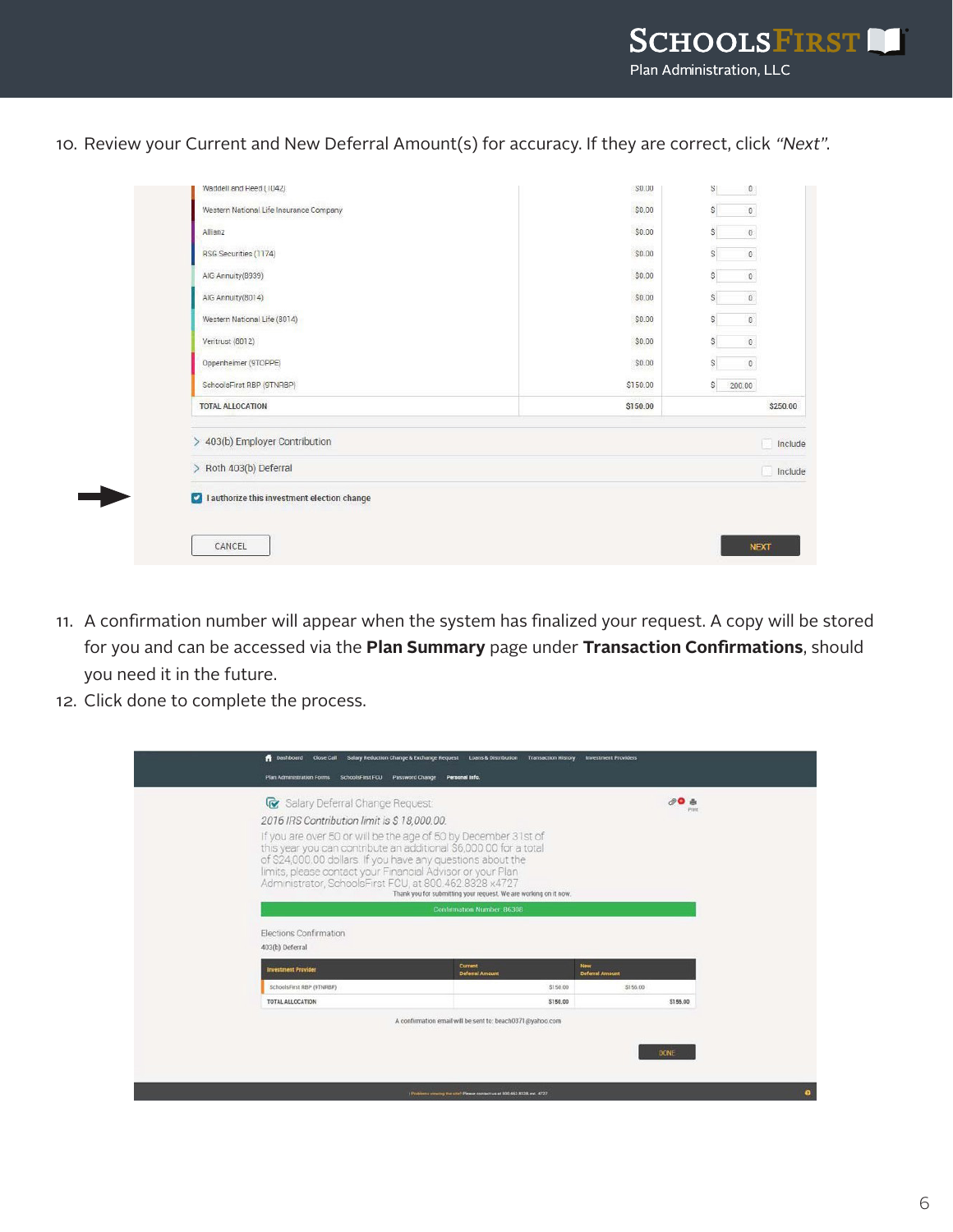#### **Important information to note about your deferral elections:**

- An account must be established with the investment provider prior to completing this process.
- Deferrals sent to an investment provider without an active account will result in a returned contribution.
- Salary deferral requests must be submitted 30 days before the effective date for your districts payroll cycle.
- If your request is not submitted in time to make the change requested for the current pay cycle, it will be effective for the following pay cycle.
- Online salary deferral changes are submitted to your district the following business day. Your changes will be applicable for the next available date.
- The change submitted online will supersede any instructions that you currently have on file.
- If multiple changes for the plan are submitted on the same day, the last entry will be considered the requested change.
- If you wish to continue an existing deferral to a vendor, and are adding or changing another vendor, you will need to enter the vendor and amount you are retaining. If you do not, the deferral to that vendor will be cancelled.
- If you want to have different amounts for future payroll deferrals, you will need to submit a change during each deferral period or submit the SRA with a future date. The PlanVue ™ system does not allow future dated requests.